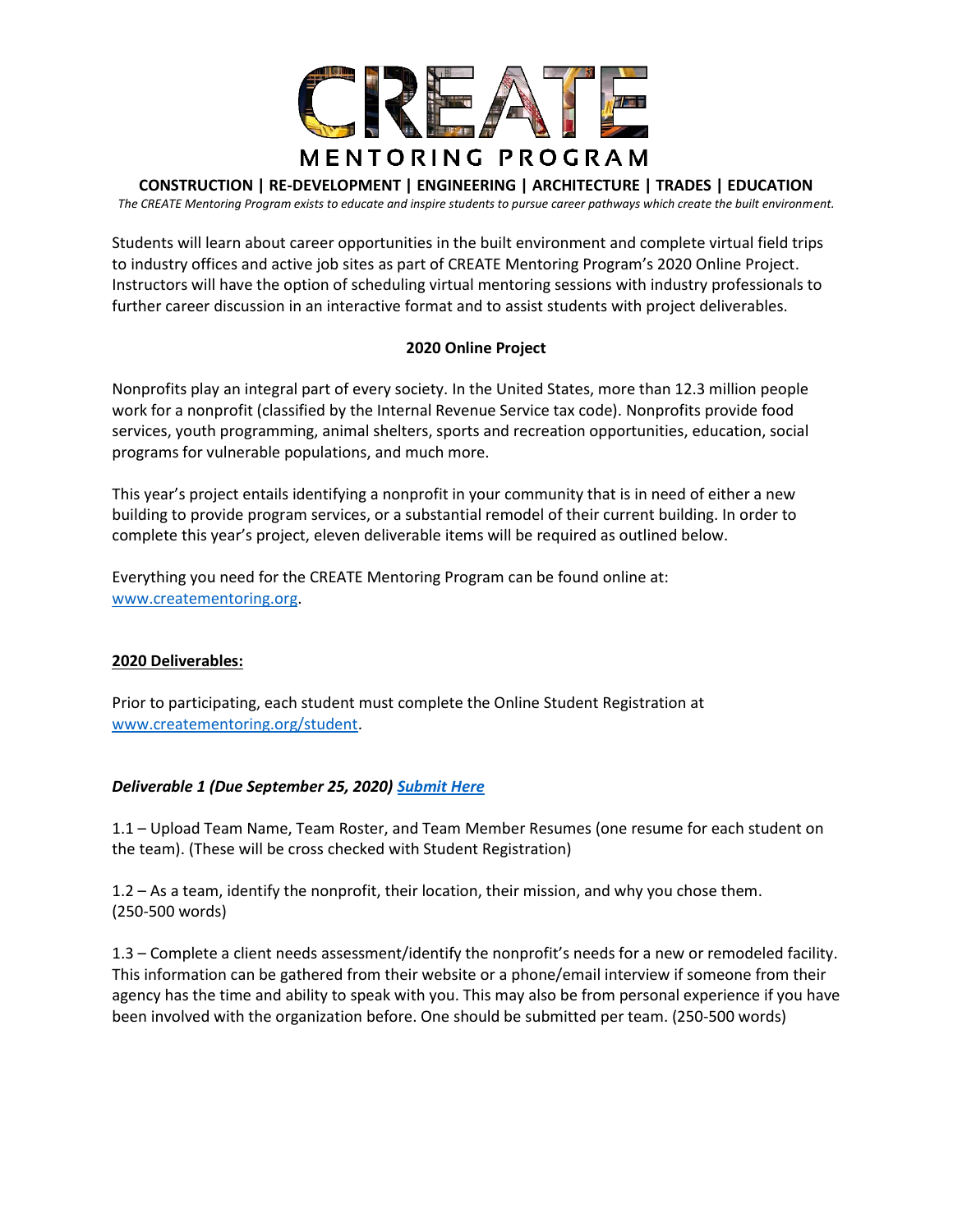

# *Deliverable 2 (Due October 23, 2020) [Submit Here](https://docs.google.com/forms/d/e/1FAIpQLSeMkwHbLlMgbVBNwuAjN3RnxLZratJSuzJRTvbfKlnF-RgS3w/viewform)*

#### *Each deliverable below should be completed as a team.*

2.4 – Architectural Narrative: Describe the architectural design of the organization's current building and that of the surrounding area. This may be discovered using Google or Bing Maps Street view if you are not able to complete a visit of the location. Are certain design elements required of any new construction in order to compliment the surrounding buildings? Please submit at least two photos with your narrative. (100-250 words)

2.5 – Upload your design documents (in .pdf or .jpg format). These design documents should be of 1) your designed new schematic floor plan of the entire building, 2) either an exterior elevation of the building OR an interior elevation of one room, and 3) one cut section of the building (determined by you). Design documents can be completed by hand, but preferred to be done using SketchUp, Bluebeam, or other design programs. Links to tutorials on these programs are available at [www.creatementoring.org.](http://www.creatementoring.org/)

2.6 – Upload your schematic-level engineering plans (in .pdf or .jpg format) for one level (if your building is multi-level) for a system of your choosing. This could be mechanical, electrical, plumbing, or structural plans. Plans should show primary components that would typically be shown at a schematic level. For example, HVAC plans would show primary duct locations, structural plans would show primary structural members (beams and columns), etc.

2.7 – Complete the engineering scavenger hunt available a[t www.creatementoring.org.](http://www.creatementoring.org/) You will be required to access the Student Online Plan room (login information will be provided after completing the Student Registration Form) in order to complete the scavenger hunt.

#### *Deliverable 3 (Due November 25, 2020) [Submit](https://docs.google.com/forms/d/e/1FAIpQLSc1d5t_x3ArARXY1Y2eDC2OpFAm3vtfUHcT6ZF9uk87OMcacQ/viewform) Here*

3.8 – Submit a review of two virtual field trips per student. Each review is to be 100-250 words. Please combine all student reviews into a single document for upload.

3.9 – Complete one Career Q&A Quiz per student. Career videos and quizzes are available on the website.

3.10 – Complete a physical model which does not exceed 2' x 2' x 2' in size per team. The model may be of: The exterior of the building, an interior room, or an engineered interior system.

3.11 – Submit one video showing your team's physical model. The video should be 60 seconds or less and include all student names, your school(s), selected nonprofit, a description of your physical model, and images from all four sides.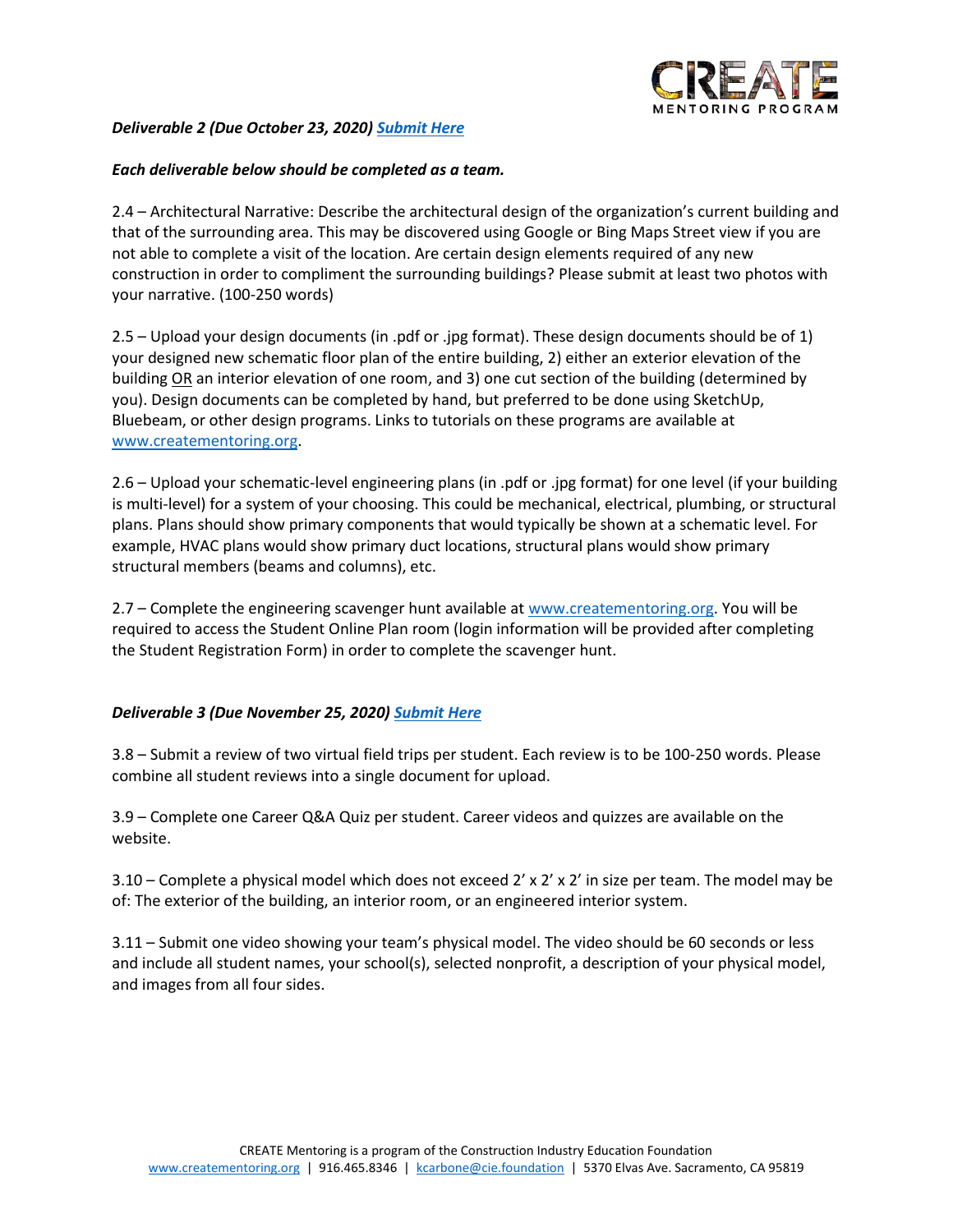

#### *Extra Credit (Due November 25, 2020)*

EC – Upload your video to Facebook, Instagram, Twitter, YouTube, and/or LinkedIn. One bonus point will be awarded for each platform (up to five points total) which your video is uploaded and tags the Construction Industry Education Foundation and your school name. Videos may be uploaded using a school, teacher, or personal social media account.

#### Criteria:

This competition is open to all high school students residing in the United States. Submissions must be delivered as a team of two or more students (no maximum number). Schools may have multiple teams competing. Prizes will be awarded to the first and second place schools. One or more Honorable Mentions may be awarded. If teams are made up of students from multiple schools the awards will be split proportionally.

First Prize: \$2,500 Second Prize: \$1,000 Honorable Mention: \$500

In addition, a monetary donation of \$1,000 will be made in the name of the First Place Team to the nonprofit they chose for this project.

Winners will be announced the week of December 7, 2020.

#### Scoring:

| 1.1<br>1.2   | Registration/Roster/Resumes<br>Nonprofit Narrative | 10 points<br>5 points |
|--------------|----------------------------------------------------|-----------------------|
| 1.3          | Client Needs Assessment                            | 10 points             |
| 2.4          | <b>Architectural Narrative</b>                     | 10 points             |
| 2.5          | <b>Design Documents</b>                            | 15 points             |
| 2.6          | <b>Engineering Plans</b>                           | 5 points              |
| 2.7          | <b>Engineering Scavenger Hunt</b>                  | 10 points             |
| 3.8          | Office & Job Site Visit Reviews                    | 10 points             |
| 3.9          | Career Q&A Quiz                                    | 5 points              |
| 3.10/3.11    | Physical Model & Video                             | 20 points             |
| TOTAL        |                                                    | 100 points            |
| Extra Credit | Social Media                                       | Up to 5 points        |